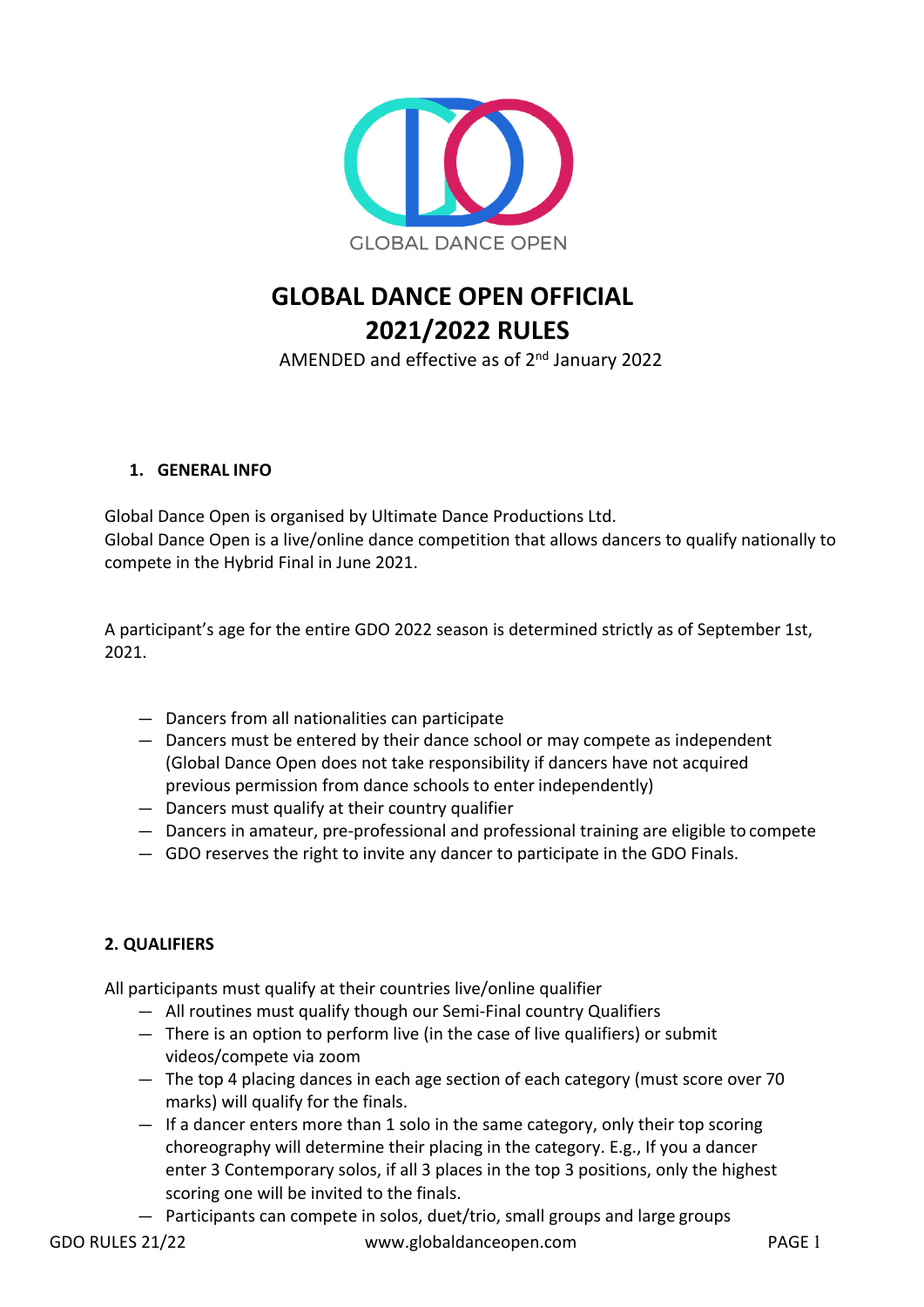- There is no limit to the number of choreographies a dancer/school can participate with
- Students/teachers are responsible for complying to the technical requirements. Failure to do so will results in a reduction in marks or disqualification
- All semi-final qualifiers will be scored by consistent judging panel to ensure a high standard for the final.
- In the event of a tie in a category at a qualifier, both tied routines will qualify
- GDO does not take responsibility for plagiarism or choreographies
- All virtual competitors will receive certificates, live competitors will receive trophies/ medals

GDO reserves the right to add additional competition days and/or move the competition location due to unforeseen circumstances, including pandemics.

GDO reserves the right to cancel, reschedule or postpone qualifiers to a later date, any competition due to number of entries, covid-19 or any other circumstance deemed necessary. A postponed event is that which has been moved to a later date within the same calendar year. A

cancelled competition is that which will not be rescheduled within the same calendar year.

In the event of a postponed competition, registrants will have 1 option:

Option 1- If unable to attend their qualifier that year- receive a credit to be used for the following GDO season

Option 2 – Compete at the newly scheduled date

#### **VIRTUAL QUALIFIER REQUIREMENTS**

(Please go to GDO website front page to register)

Format:

- Video format needs to be in MP4 (mpeg4) uploaded onto DanceCompgenie
- Please note: All footage must be within the last 6 months.
- GDO virtual qualifiers will be streamed onto our website and competition and judged by a panel of judges
- Please ensure there is no text/labelling placed onto videos
- We do not accept videos where studio/ competition logos are displayed

#### **LIVE QUALIFIERS**

By attending a GDO live qualifier you are confirming the following:

— You have had no fever for 2 weeks, no cough, no shortness of breath, no pending results or positive results. No cold/flu symptoms such as chills, muscle pain, headache or sore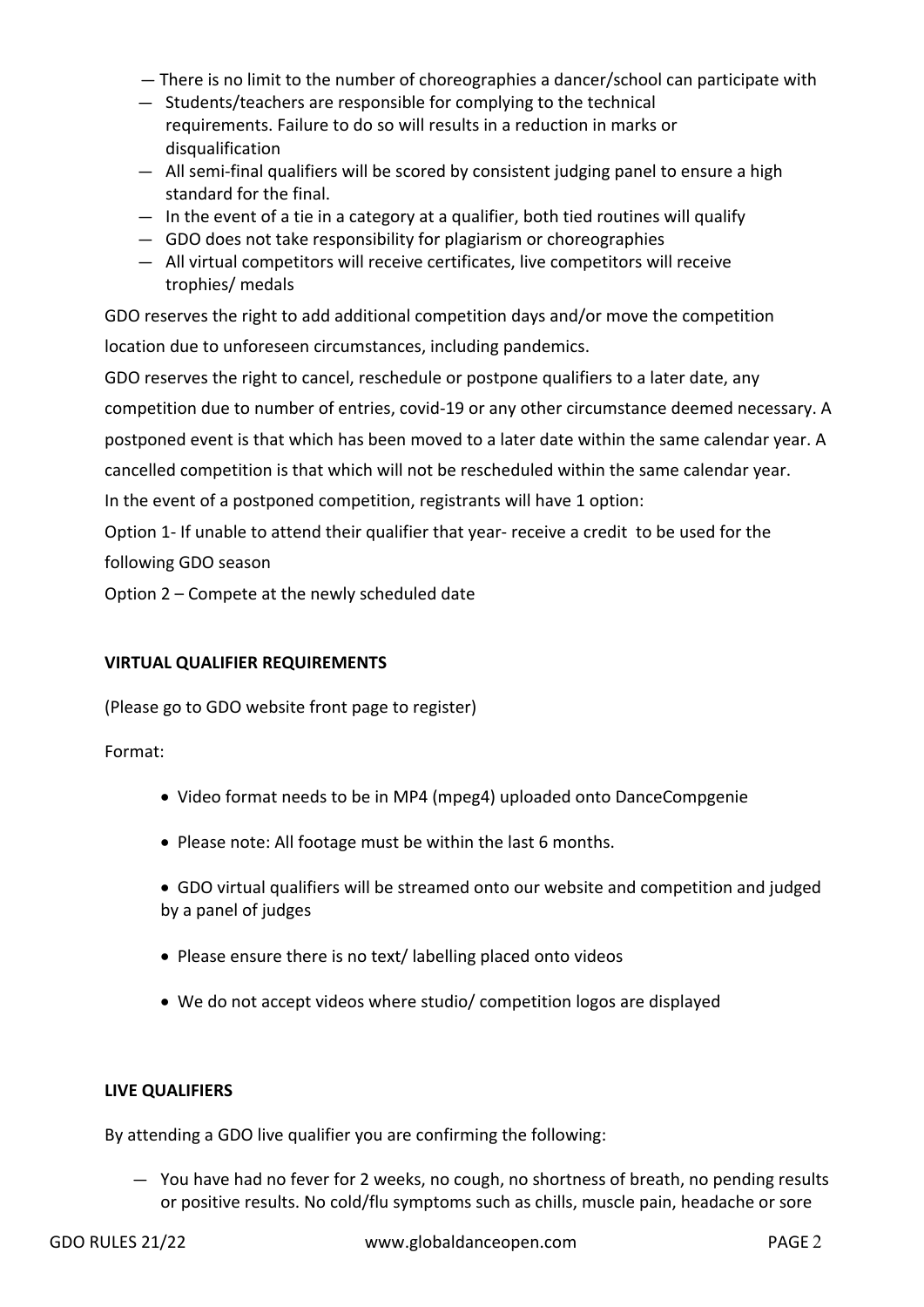throat. No close contact with someone who tested positive for COVID-19 in the past 30 days

— Information on live country qualifiers can be found on our website.

—

#### **3. FINALS 2022 (2nd-5th June 2022)**

- Dancers cannot change the music or choreography between qualifiers & finals
- Dancers in the ballet section must perform the SAME variation chosen for the qualifiers- (Change of variation is subject to immediate disqualification)
- $-$  Global Dance Open finals will be held LIVE in Portugal from the  $2^{nd}$ -5<sup>th</sup> June 2022
- Dancers who are unable to attend in person will be able to compete virtually, GDO finals will run as a hybrid event allowing dancers from all over the globe to participate
- General props are permitted. No dangerous props (swords, fire, etc.) No live animals.
- Prop set-up time should take less than 30 seconds. If you have a prop that takes longer than 30 seconds to set.
- Prop height should not exceed 10 feet
- NO CAMERAS of any kind will be allowed in the auditorium during performances.
- Video cameras and flash photography are welcomed during award ceremonies ONLY.
- GDO grants permission to use any photography or video taken during the event in promotional venues including, but not limited to, newspapers, brochures, ads, television, videos, newsletters, and the Internet.
- It is agreed upon entering any GDO event that participants, including students, parents, teachers, and other spectators, will not hold DanceSational or its owner, directors, employees, or host facilities liable for injuries sustained, illnesses contracted by them, or loss of property while in attendance and/or participating in any activity of a DanceSational event.

#### **AWARDS**

- Top 5 soloists
- Top school award
- Best duet/trio

#### **4. AGE**

- $-$  Competitor's age is taken from September 1st, 2021
- In duets/trio, small groups and large groups the age of the oldest competitor will determine the class age category.
- Global Dance Open reserves the right to request proof of age

| <b>SECTION</b> | AGE         |
|----------------|-------------|
| <b>MINI</b>    | 5-9 years   |
| <b>JUNIOR</b>  | 10-12 years |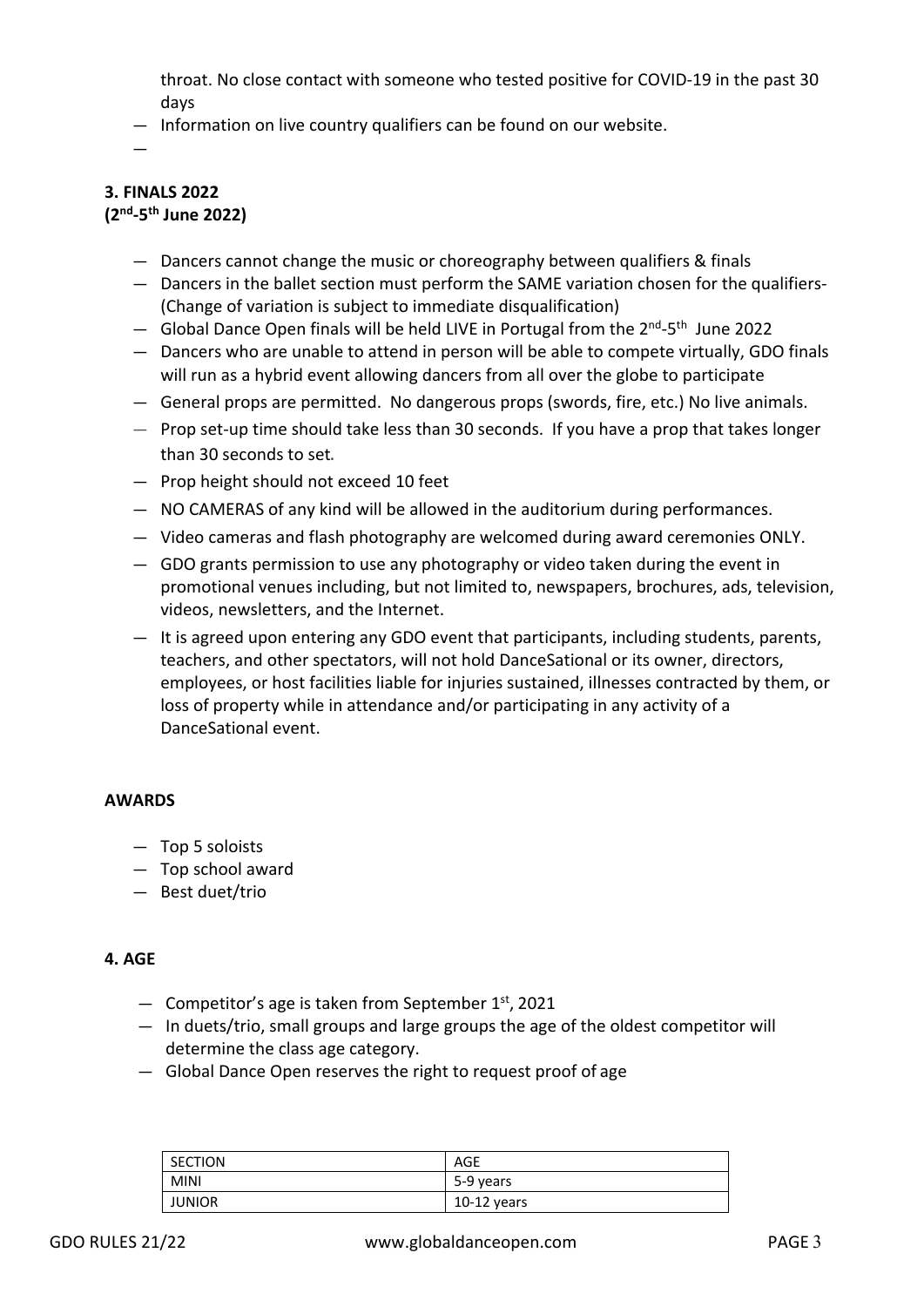| INTERMEDIATE  | 13-15 years |
|---------------|-------------|
| <b>SENIOR</b> | 16-19 vears |
| ADVANCED      | 20-30 years |

#### **5. POINTE SHOES**

We are strongly committed to ensuring the safety and well-being of all dancers, and especially of our youngest participants.

- Dancers under the age of 12 years are not allowed to perform on pointe shoes, demi pointes must be worn.
- Any dancer under the age of 12 will be immediately disqualified.
- Dancers aged 12 may compete on pointe in the 12-13 years repertoire pointe category
- Intermediate and Senior & Advanced ballet sections must all be performing on pointe shoes

## **\*6. BALLET SECTIONS\*- please see point no.18 for our variation list**

| Mini Solo Ballet (Free or Adapted Variations) | 5-9 years     |
|-----------------------------------------------|---------------|
| Junior Solo Ballet (Free/Neoclassical) No     | 10-12 years   |
| pointe                                        |               |
| Junior Solo Ballet Repertoire (Soft shoes)    | $10-12$ years |
| Junior+ Solo Ballet Repertoire (Pointe shoes) | $12-13$ years |
| Intermediate Solo Ballet Repertoire           | $14-15$ years |
| Intermediate Solo Ballet (Free/Neoclassical)  | 13-15 years   |
| Senior Solo Ballet Repertoire                 | $16-19$ years |
| Senior Solo Ballet (Free/Neoclassical)        | $16-19$ years |
| Advanced Solo Ballet Repertoire               | 20-30 years   |
| Advanced Solo Ballet (Free/Neoclassical)      | 20-30 years   |

#### **7. FINALS- UPPER & MAIN DIVISIONS**

The ballet & contemporary sections will be split into 2 divisions for our finals.

**UPPER** - those who show exceptional potential and excellence in these genres.

**MAIN-** Dancers of a high standard but are not quite the correct standard for the upper division

At our qualifiers judges will allocate competitors into the correct divisions for the finals. Decisions made are final and not subject to appeal.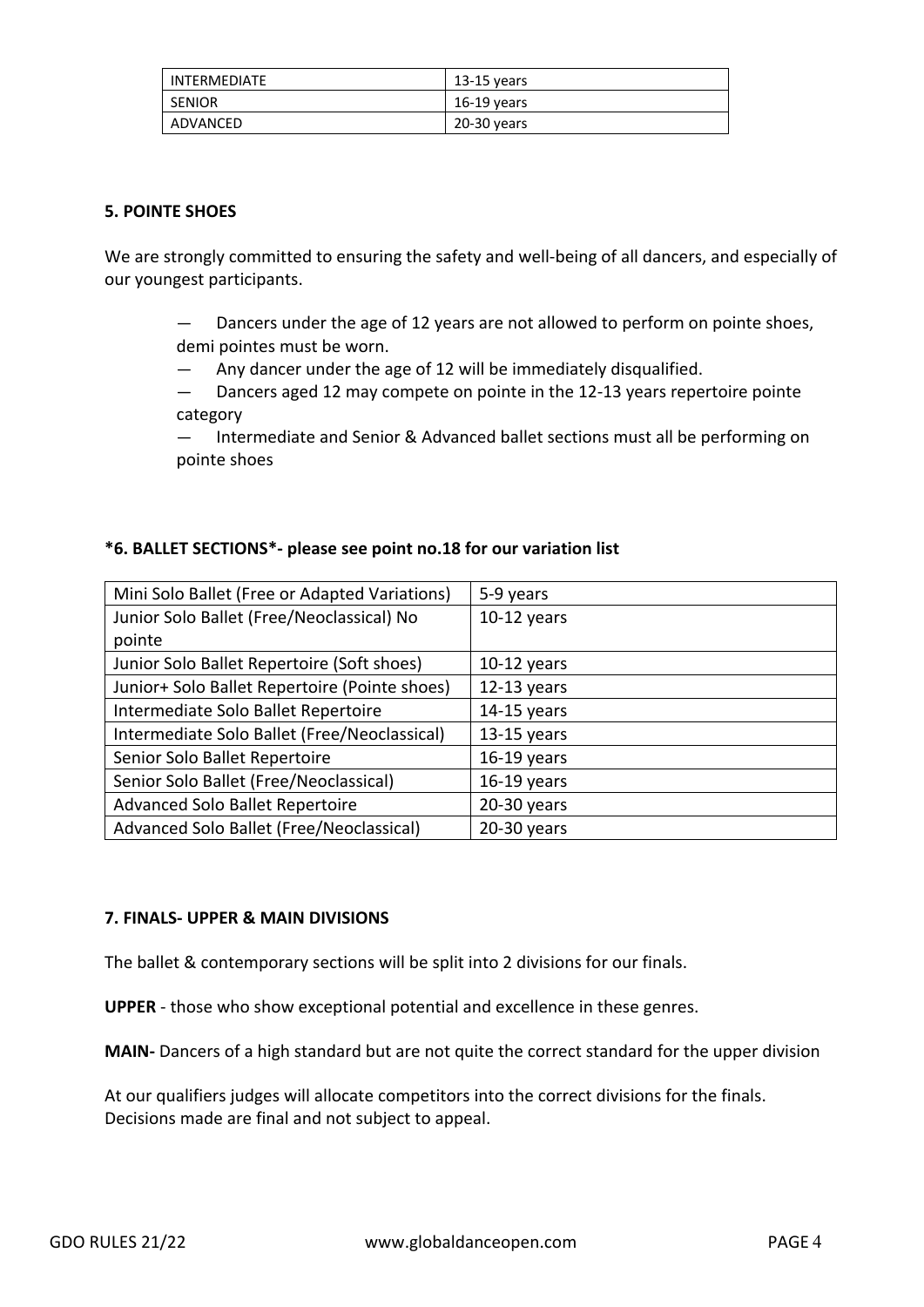## **8. DEADLINES**

- Inscriptions must be submitted 14 days prior to a virtual qualifier.
- Inscriptions must be submitted 6 weeks prior to a live qualifier.
- Payment should be made immediately to secure your spot; a late fee will be added if payment is no made by the inscription deadline

#### **9. SUBSTITUTE DANCERS**

- If a dancer is injured between the qualifier and deadline to submit final video,the organization must be notified
- Soloists cannot be substituted by another dancer

#### **10. TIME LIMITS**

| Solo-1 person                  | 2 mins 30 sec                |
|--------------------------------|------------------------------|
| Duet/Trio-2/3 people           | 2 mins 45 sec                |
| <b>Small Group 4-10 people</b> | 3 min 30 sec                 |
| Large Group 11+ people         | 4 min 45 sec                 |
| Pas de Deux 2 people           | 6 min (Entrée + Coda/Adagio) |

#### **11. TIME PENALTIES**

- All performances will be timed, and penalties will be applied if a dance overruns.
- It is the participants responsibility to check the time limits
- Variations that exceed the time limit should request permission from GDO
- Over 15 seconds, 1.5 points deducted
- Over 30 seconds 4 points deduction

## **12. MUSIC/VIDEOS**

- If music contains swearing or offensive language the dance will be **disqualified**
- All music and videos must be uploaded to the dance comp genie portal
- Please see video requirements for more information

#### **13. JUDGES**

— All semi-final qualifiers will have a consistent panel of judges to ensure there is a global standard for the finals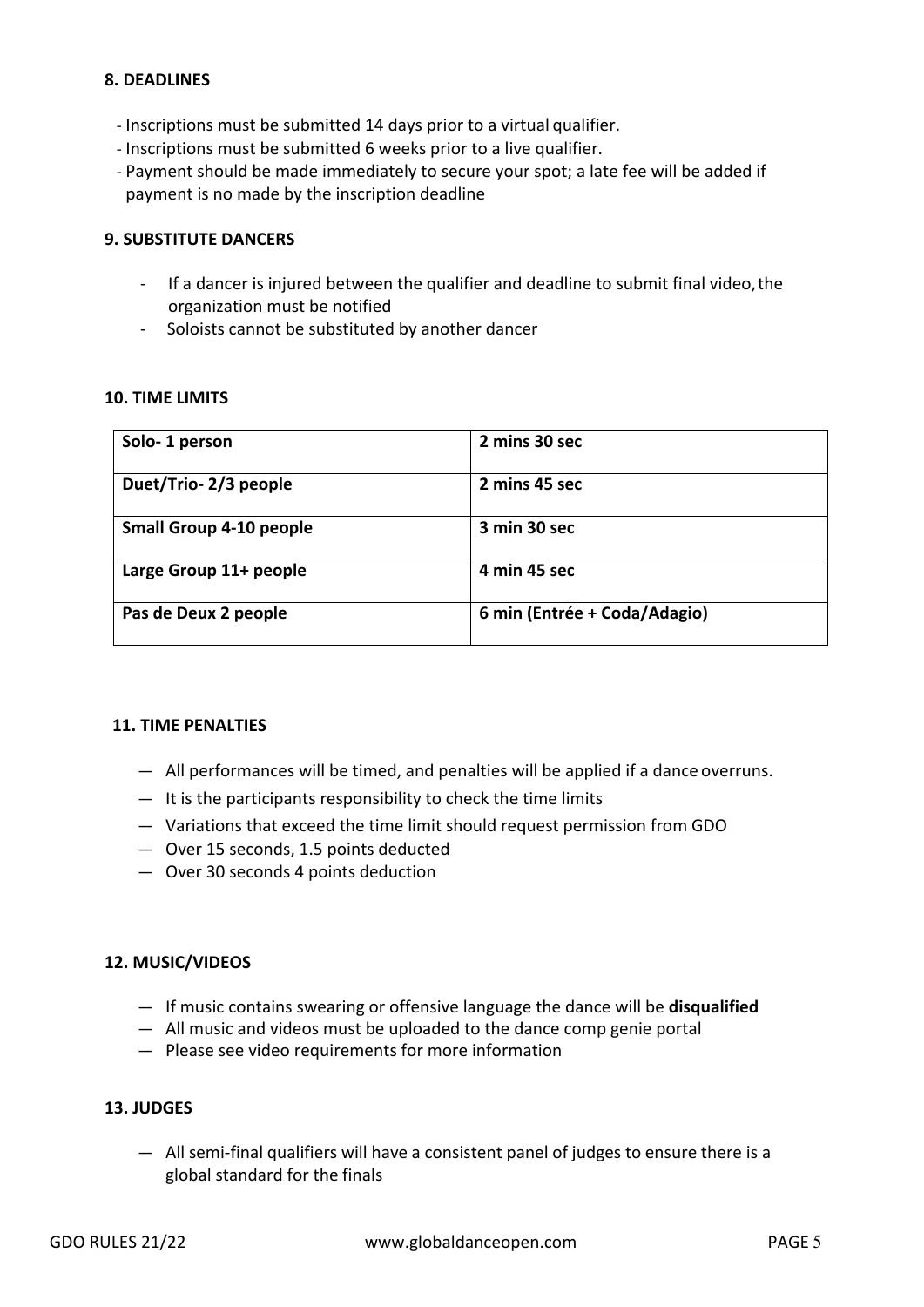- The competition's jury will comprise of three or more representatives, highly recognized in the dance community.
- Jury members are completely independent from any school competing
- Judges/Adjudicators Disclaimer The decision of the judges/ adjudicators is final. No appeal can be made to the judges/ adjudicators' final decisions. Participants are asked to kindly remember that decisions can be made on personal preference, especially where marks are very close.

#### **14. SCORING SYSTEM- (All scores are out of 100)**

| <b>Technical Level</b>                        | 40 marks |
|-----------------------------------------------|----------|
| Choreography                                  | 20 marks |
| Artistic Interpretation & Musicality          | 20 marks |
| <b>Execution &amp; Quality of Performance</b> | 20 marks |

- A minimum of 70 marks is needed to qualify.
	- o For semifinal qualifiers:
		- 75 marks is needed to be awarded  $3<sup>rd</sup>$  place
		- 80 marks is needed to be awarded  $2<sup>nd</sup>$  place
		- 85 marks is needed to be awarded  $1^{st}$  place

#### **15. SCHOLARSHIPS & PRIZES**

- -Scholarships will be chosen and awarded by our judges/ a representative of the given institution.
- -Please note that these are very personal decisions and may not always just be awarded to the top 3 dancers
- -Scholarship decisions are final are not subject to appeal

#### **16. COSTUMES**

- Costumes should underline the character of the dance
- Costumes MUST be age appropriate Appearance and grooming are important and will be taken into consideration by the jury
- Competitors may change costumes between qualifier and finals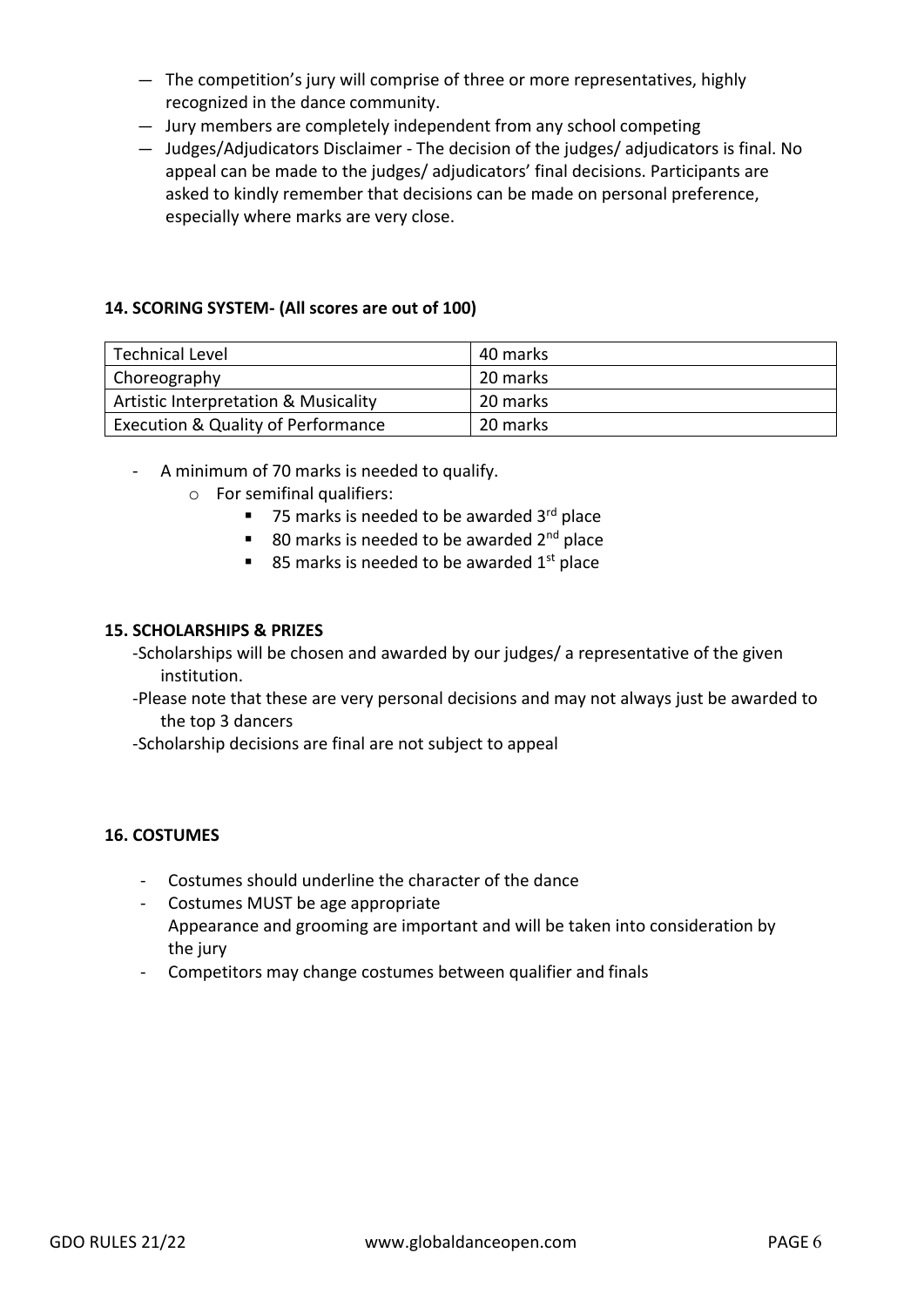#### **17. STYLES DESCRIPTIONS**

# **Ballet:**

**Repertoire** must be from the chosen from our list.

- Pointe shoes are permitted from dancers 12 years old (by September 1st 2021) and above
- · Pointe shoes are compulsory for Intermediate and above Repertoire categories

**Free Ballet:** Teacher/choreographers own choreography to choose of any music. Use of traditional technique, however, can be mixed with neoclassical styles.

- · Only soft ballet shoes and pointe shoes (from Intermediate) are permitted (no bare feet)
- · It's prohibited to use any kind of protected original choreographies unless the dance teacher sends written permission from the designated organization. This includes all Balanchine, Lacotte and Mat's Ek works, as well as any other choreographer which requires formal permission to be danced in a competition environment.

# **Contemporary:**

Use of dance styles and techniques which are based on renowned expression of choreographers including: - Graham, Limon, Cunningham and Horton, Ailey and more in trend today Wayne McGregor or Rambert

- · Contemporary dances must follow the techniques and methods as in description
- · The jury reserves the right to reclassify any dance that is considered lyrical rather than contemporary.

## **Jazz:**

Jazz dance is an umbrella term encompassing several different styles of dance that became popular in the early 20th-century. Though jazz dance has mixed roots extending back through both African and European traditions, it's a uniquely American creation, which developed simultaneously with jazz music in New Orleans. Today, jazz dance continues to evolve and blend with other dance styles

— for example, street jazz and theatre dance. However, true to its roots, jazz dance continues to hearken back to the ethnic eclecticism that birthed it. Some identifying elements of jazz dance include:

- Isolations: a dancer isolates one specific part of her body, such as her rib cage orwrist
- Grounded movement: dancers keep a low center of gravity, and often bend their knees
- Syncopation: accenting an offbeat or note of the musical accompaniment that surprises the audience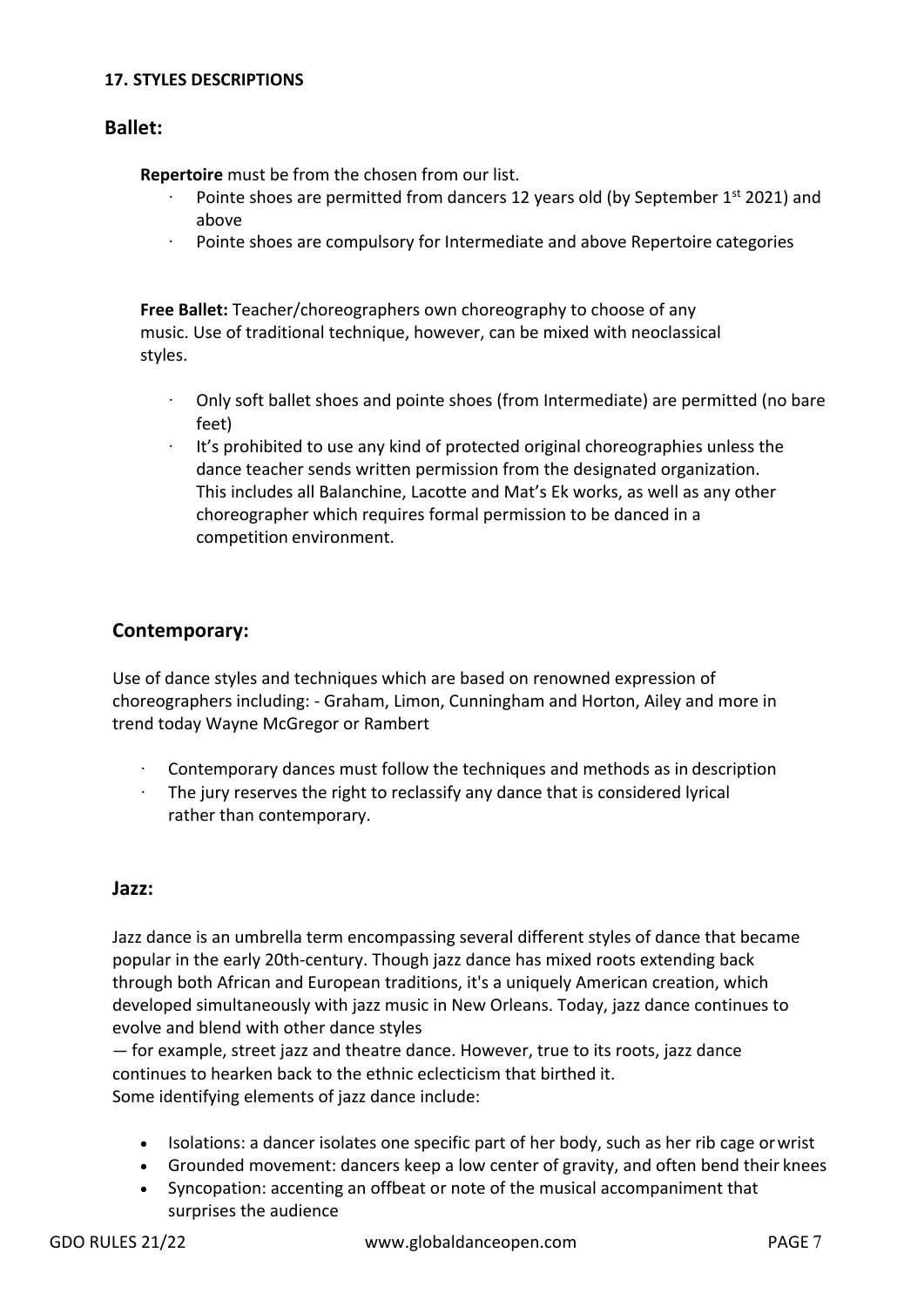• Contractions: motivated by her breath, a dancer will make a C-shape with her core

# **Lyrical:**

Lyrical dance is a style that combines ballet and jazz dancing techniques. It is performed to music with lyrics so that it inspires expression of strong emotions the choreographer feels from the lyrics of the song. This style concentrates on an individual approach and expressiveness of such emotions as love, joy, hurt, or anger

# **Acro:**

A routine combining acrobatic elements / tricks and dance of any style with a smooth transition between the two. Acrobatic elements include gymnastic work, contortion and flexibility work, balancing work and tumbling work, e.g.; walkovers, back walkovers, balances (hand, head, forearm, chest), splits, aerials (side, front) and back handsprings. 50% of the routine must be dance.

# **National and Folklore:**

The dance will show the typical style of dance from a certain country/country. The music must be national/folklore music that shows the typical sound of music in that country.

# **Hip-Hop and Street Dance and commercial**

Street dance includes a wide range of styles made popular in the USA and has now become an international and popular form of dance expression for the youth culture. It includes old school, locking and popping, electric boogie, breakdance, b-boying, street dance, tutting, house, etc

## **18. VARIATION LIST**

- 1. Coppelia (A. St. Leon) Pas de Deux and all Variations
- 2. Diana & Acteon (A. Vaganova) Pas de Deux and Variations
- 3. Don Quixote (M. Petipa) Pas de Deux and all Variations
- 4. Fairy Doll (S. Legat)
- 5. Flower Festival at Genzano (A. Bournonville) Pas de Deux and all Variations Giselle (J. Perrot, J. Coralli) Variation of Giselle, Act I Peasant Pas de Deux and Variations, Pas de Deux Variations from Act II
- 6. Graduation Ball (D. Lichine) Pas De Deux Variations
- 7. Harlequinade (M. Petipa) Pas De Deux and Variations
- 8. La Bayadere (M. Petipa) Three Shade Variations, Act III; Gamzatti Variation, Pas de Deux and Variations, Bronze Idol, Nikia Variation (Nikia Variation is not accepted for competition, unless under 2:30 minutes.)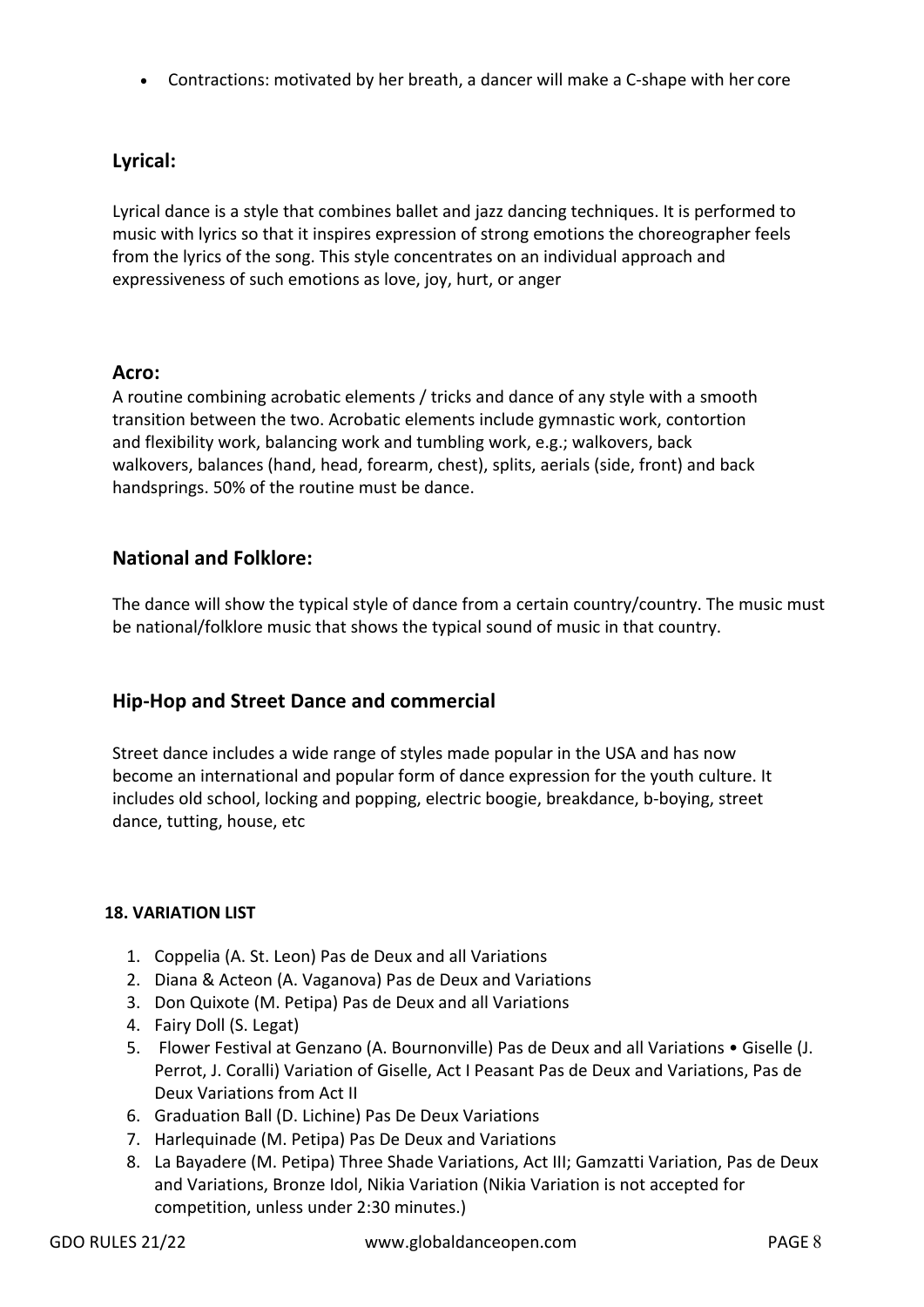- 9. La Esmeralda (M. Petipa) Pas de Deux and all Variations
- 10. La Fille Mal Gardee (B. Nijinska, D. Romanoff) Pas de Deux and all Variations
- 11. La Ventana (A. Bournonville) All Variations
- 12. La Sylphide (A. Bournonville) Pas de Deux and all Variations
- 13. Laurencia (V. Chabukiani)
- 14. Le Corsaire (M. Petipa) Pas d'Esclave and Variations, Odalisque Variations, Jardin Anime, Act III Pas de Deux and Variations
- 15. Les Sylphides/Chopiniana (M. Fokine) Male and Female Mazurkas, Waltz # 7 and Waltz # 11, Prelude
- 16. Napoli (A. Bournonville) Pas de Six and all Variations
- 17. Paquita (M. Petipa) All Variations (Please note: Paquita Etoile is not accepted for competition, unless under 2:30 minutes)
- 18. Raymonda (M. Petipa) All Variations
- 19. Satanella (M. Petipa) Pas de Deux and Variations
- 20. Swan Lake (M. Petipa, L. Ivanov) Pas de Trois and Variations
- 21. The Awakening of Flora (M. Petipa) Variations
- 22. The Flames of Paris (V. Vainonen) Pas de Deux and Variations
- 23. The Nutcracker Suite (V. Vainonen) Pas de Deux and Variations
- 24. The Sleeping Beauty (M. Petipa) Variations of Fairies, Aurora Variations from Act I and Act II (under 2:30 minutes), Blue Bird Pas de Deux and Variations, Wedding Pas de Deux and Variations. (Please note: Aurora Variation from Act I is not accepted for competition, unless under 2:30 minutes) The Cavalry Halt (M. Petipa) Pas de Deux and all Variations
- 25. The Talisman (M. Petipa) Pas de Deux and all Variations
- 26. Flower Festival at Genzano (A. Bournonville) Pas de Deux and all Variations
- 27. Giselle (J. Perrot, J. Coralli) Variation of Giselle, Act I Peasant Pas de Deux and Variations, Pas de Deux Variations from Act II
- 28. Graduation Ball (D. Lichine) Pas De Deux Variations
- 29. Grand Pas Classique (V. Gsovsky) Pas de Deux and all Variations
	- Walpurgis Nacht (L. Lavrovsky) Pas de Deux and Variations.

## **19. INSURANCE**

- Ultimate Dance Productions is not responsible for any injuries that may occur to any person including a participant, teacher, or audience member whilst in the theatre, dressing rooms, backstage or on the stage, or anywhere else.
- $-$  It is the dance school's responsibility to take out their own insurance(s) for their school to attend GDO finals.

## **20. FEES, TRAVEL AND ACCOMMODATION**

- Fees are available on our website and can be paid in various currencies.
- There is a compulsory €10 (one-off) GDO membership fee which must be paid by each dancer before entering your qualifier.
- Please note that there are semi-final fees & separate final fees
- GDO is not responsible for any travel and accommodation costs in relation to the Finals. Global Dance Open cannot assist in the organisation of any visa applications, it is the responsibility of the dance school/parent to arrange these if needed.